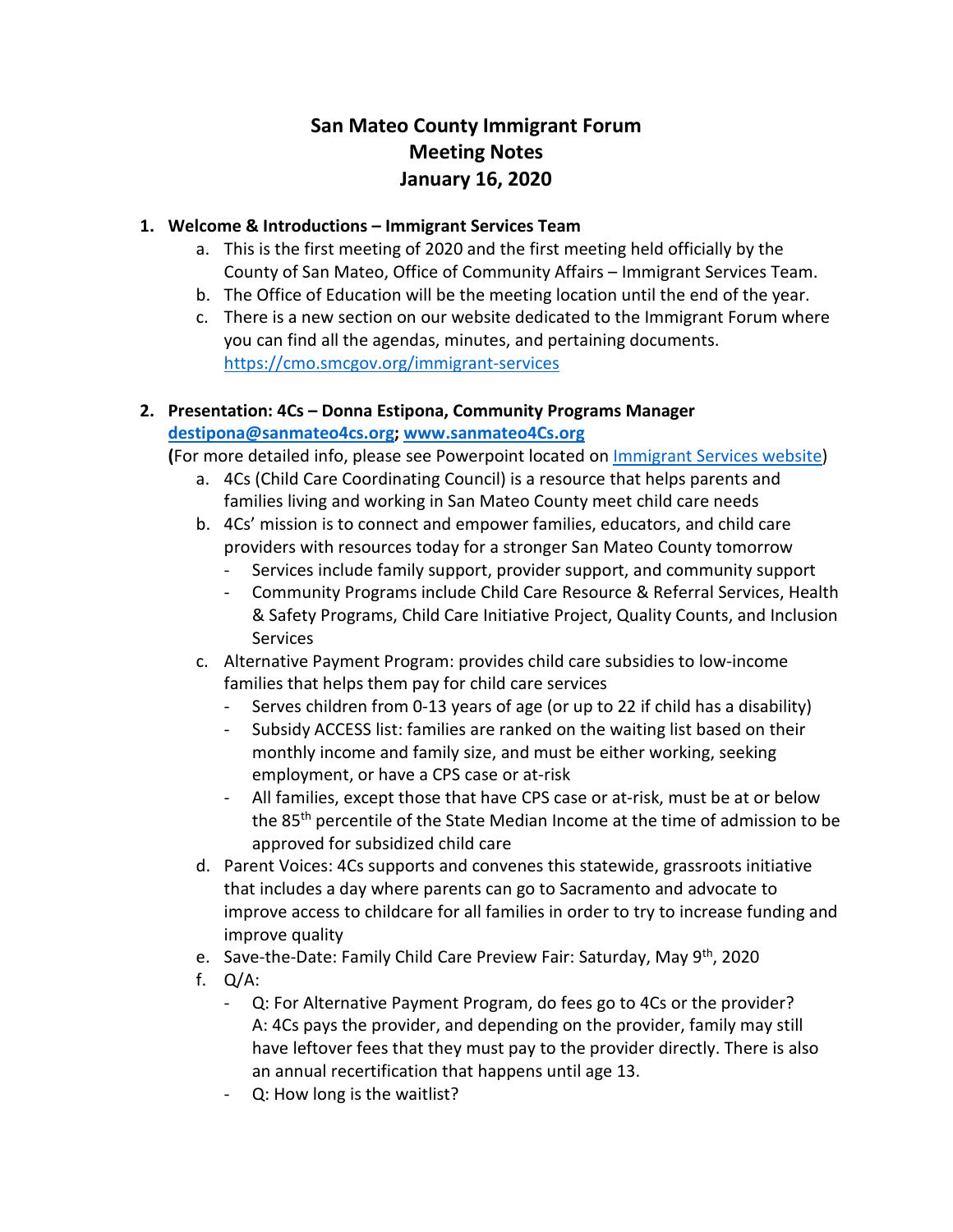A: There is no specific timeframe. Depending on where families are ranked, parents can be waiting for years.

- Q: Do families need immigration status to be eligible to receive subsidies? A: No.
- **3. Presentation: Office of Congresswoman Speier (CA-14) Constituent Services (Immigration and Homeland Security) – Alexandra Carter, Caseworker & Field Representative (155 Bovet Road, Suite 780, San Mateo; (650) 342-0300)**

(For more detailed info, please see Powerpoint located on [Immigrant Services website\)](https://cmo.smcgov.org/node/8496)

- a. How they can help: Congressional liaisons with federal agencies that include USCIS, US Customs and Border Protection, ICE, National Passport Center, National Visa Center, US Embassies & Consulates Abroad, Bureau of Population, Refugees, and Migration
	- Common requests include obtaining statuses for EAD & AP cards, green cards, naturalization applications, extended processing times, immigrant visas impacted by travel ban (Yemen & Iran), family separation & reunification, emergency passport renewals, US citizens services abroad
- b. What they need: privacy release forms with handwritten signatures; supporting evidence for expedited services (ex: signed letter from physician)
	- Letter from applicant is not compelling enough
- c. What they can't do: complete/submit immigration apps, approve visas or overturn decisions, override or expedite travel ban waiver process, release individuals from ICE, provide legal advice, assist with Real ID
- d. Q/A:
	- Q: When is the office open?
		- A: 9 AM to 6 PM, accepts walk-ins.

#### **4. USCIS Updates: Nina Sachdev, Community Relations Officer [Nina.K.Sachdev@uscis.dhs.gov](mailto:Nina.K.Sachdev@uscis.dhs.gov)**

- a. An applicant's information is not generally shared with ICE, except on a case-bycase basis if there's a warrant or a public safety issue.
- b. **New Fee Waiver Rule and new Public Charge Rule are under national injunctions**, so these new rules are not being implemented and USCIS is following the pre-existing policy. For the fee waiver rule, this means USCIS is accepting means-tested benefits as part of the fee waiver application. For the public charge rule, this means the eligibility rules for public benefits have not changed. [\(https://www.uscis.gov/policy-manual\)](https://www.uscis.gov/policy-manual)
- c. **There was a proposed rule for the increase/adjustment of fees which also proposed to eliminate the use of the fee waiver for certain immigration applications**. Anyone could have commented on this rule through the Federal Register until December 30, 2019. Now, USCIS is reviewing the comments, and it will take a few months before a final rule is published. [\(https://www.federalregister.gov/documents/2019/12/09/2019-](https://protect-us.mimecast.com/s/wn2_Czp47Pcn9QgEIXwDKv)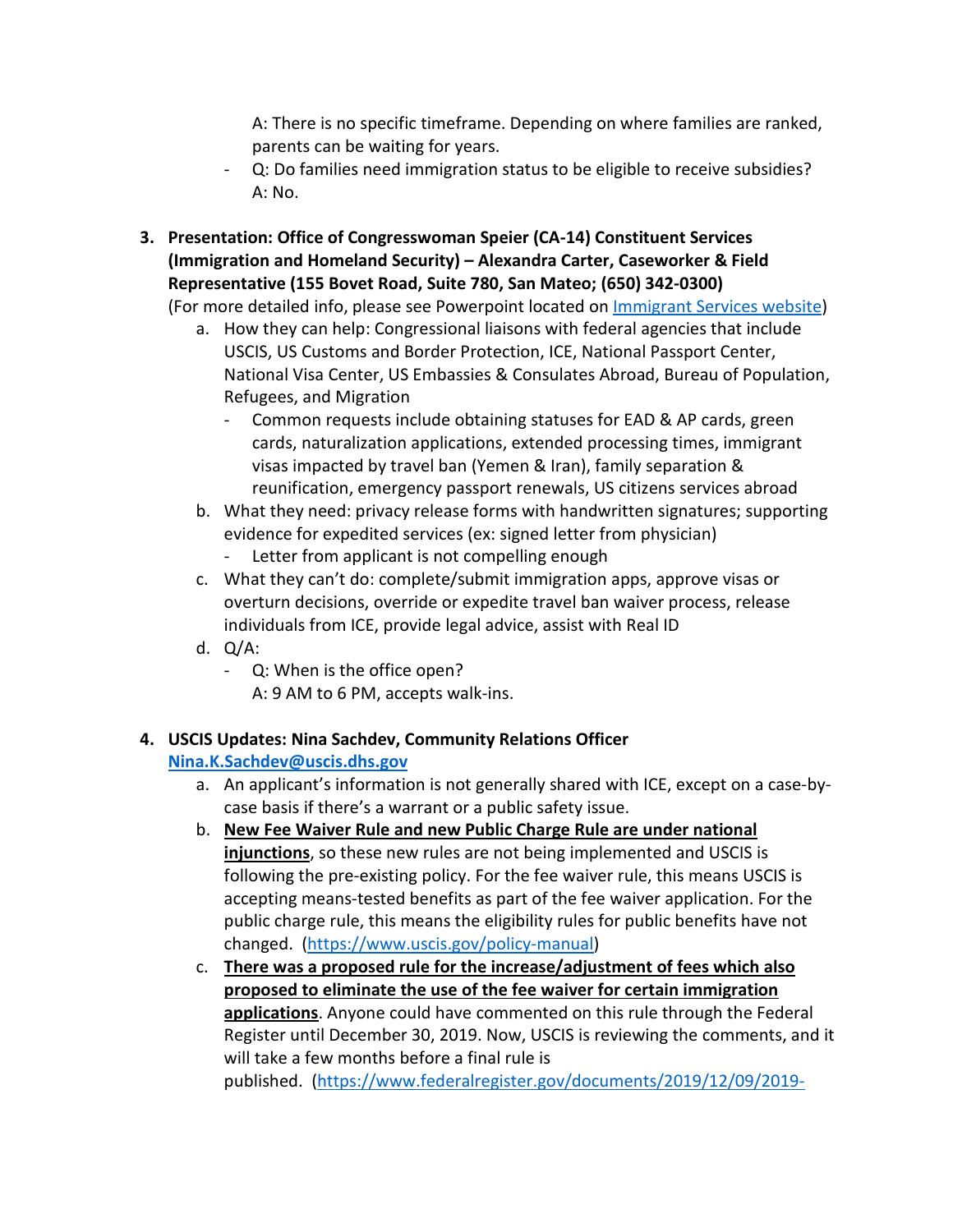[26521/us-citizenship-and-immigration-services-fee-schedule-and-changes-to](https://protect-us.mimecast.com/s/wn2_Czp47Pcn9QgEIXwDKv)[certain-other-immigration\)](https://protect-us.mimecast.com/s/wn2_Czp47Pcn9QgEIXwDKv)

- d. **Liberian Refugee Immigration Fairness Act** was signed into law on December 20, 2019. This means Liberians who have been physically present in the U.S. since 11/20/2014 and meet certain immigration requirements can become lawful permanent residents (green card holders). They will need to apply by December 20, 2020. Census data shows about 65 Liberians living in San Mateo County.
- e. **Reminder for applicants to change their address with USCIS after they move**. Those entering on immigrant visas generally have their permanent resident cards (green cards) mailed to them within 5 weeks of entry. If the post office cannot deliver the card, it will be sent back to USCIS and held for 60 days before it is destroyed. It's important for applicants to update their address by going to [https://www.uscis.gov/addresschange](https://protect-us.mimecast.com/s/eOcqCBBXPocABp60Uj-GtX) or calling the USCIS Contact Center at 800-375-5283. Another good tool is *Informed Delivery* by the U.S. Postal Service, where you receive an email of the physical mail received in your mailbox. [\(https://informeddelivery.usps.com/box/pages/intro/start.action\)](https://informeddelivery.usps.com/box/pages/intro/start.action)

#### **5. Legal Updates: Allison Kamhi, Supervising Attorney at ILRC**

#### **[akamhi@ilrc.org](mailto:akamhi@ilrc.org)**

New California Laws Went into Effect January 1, 2020:

- **a. AB 32 will eventually phase out all private incarceration in California, criminal and civil (including immigration); but while contractors sign billions of dollars in contracts before enactment**. AB 32 signals an important step in the fight against mass incarceration. But since AB 32's signature, ICE signed billions of dollars of long-term contracts before the law's 1/1/20 effective date. Over twenty congresspeople responded with a letter to DHS, demanding transparency and accountability around this clear effort to circumvent AB 32. Additionally, on December 30, 2019, GEO filed *GEO v. CA* in the Southern District of California, requesting that AB 32 be found unconstitutional and that the contracts that GEO entered into be found valid. There will likely be ongoing litigation on this.
- **b. AB 668 restricts civil arrests of people attending California courts.** Effective 1/1/20, this law clarifies California law to prohibit civil arrests inside California courthouses, absent a judicial warrant, for any person attending a court proceeding or having business in a courthouse. There is a long and detailed introductory section of legislative findings and declarations regarding the constitutional rights associated with attending court, the rights of the states to regulate and protect access to its court buildings and to its legal proceedings, and the historical importance of openness of court proceedings to individual members of the public.
- **c. AB 917 imposes more requirements on local officials to deal with certifying U-Visas and T-Visas.** This bill requires the certifying entity to process U visa and T visa certification forms within 30 days of the request, or within 7 days of the first business day following the day the request was received if the noncitizen is in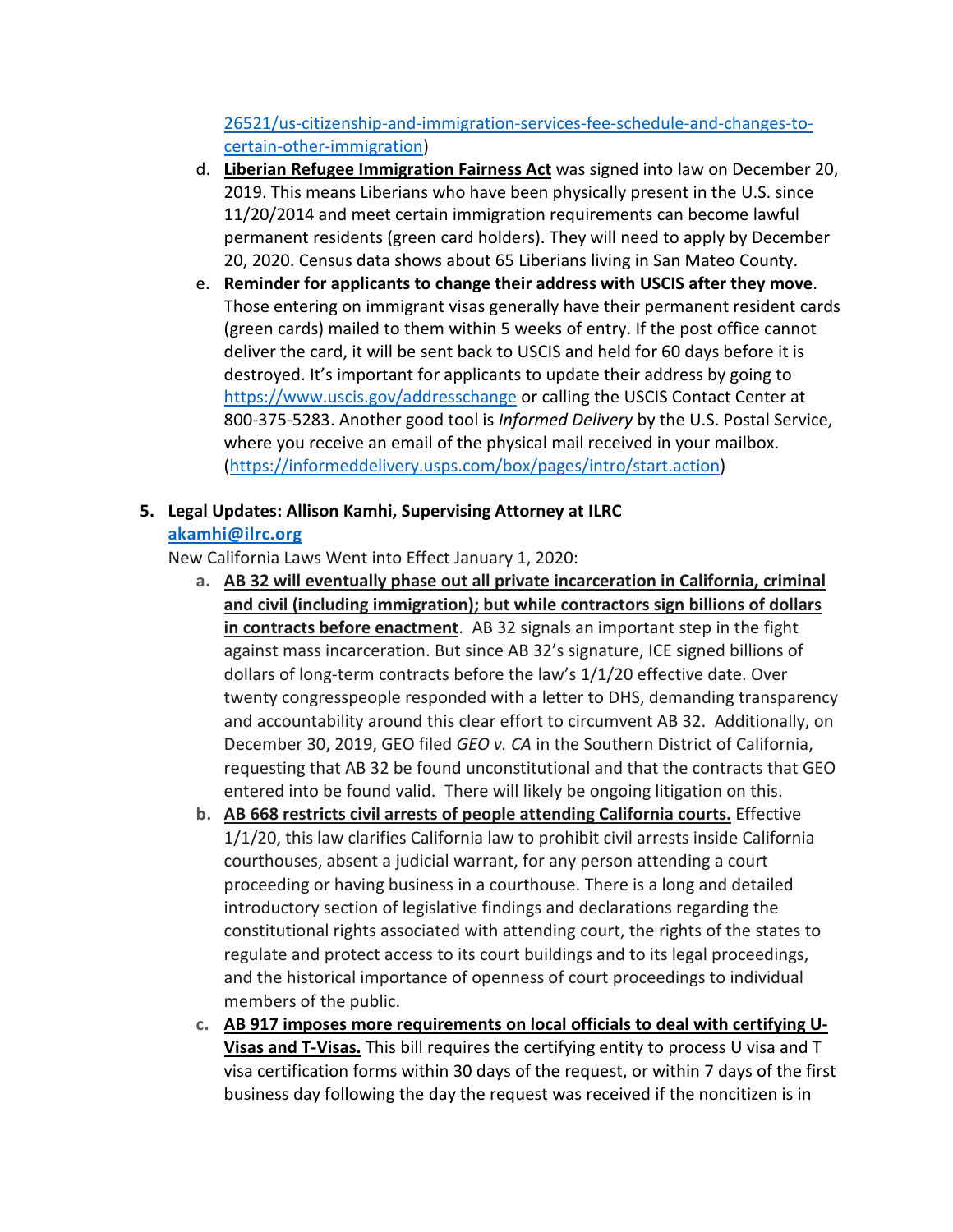removal proceedings. *[Before, this was 90 and 14 days].* It amends the 2016 U visa bill at Pen C 679.10, 679.11. [\(https://leginfo.legislature.ca.gov/faces/billTextClient.xhtml?bill\\_id=201920200A](https://leginfo.legislature.ca.gov/faces/billTextClient.xhtml?bill_id=201920200AB917) [B917\)](https://leginfo.legislature.ca.gov/faces/billTextClient.xhtml?bill_id=201920200AB917)

- **d. AB 1563 supports counting noncitizens including undocumented people in the Census**. By Feb 2020, will create a California "Census Bill of Rights" to, e.g., protect confidentiality. Also Pen C 529.6 makes it a misdemeanor to misrepresent self as census-taker to interfere with census or to illegally search. [\(https://leginfo.legislature.ca.gov/faces/billTextClient.xhtml?bill\\_id=2019](https://leginfo.legislature.ca.gov/faces/billTextClient.xhtml?bill_id=201920200AB1563) [20200AB1563\)](https://leginfo.legislature.ca.gov/faces/billTextClient.xhtml?bill_id=201920200AB1563)
- **e. AB 1747 limits the use of California CLETS for immigration info.** CLETS is criminal law telecommunications system. 1747 prevents users accessing CLETS from using non-criminal information for immigration enforcement purposes. Additionally, it will give the CA AG more oversight over how different agencies use CLETS.

### **6. Office of Community Affairs Updates: Census Presentation, Melissa Vergara [mvergara1@smcgov.org;](mailto:mvergara1@smcgov.org) smccensus.org**

(For more detailed info, please see Powerpoint located on [Immigrant Services website\)](https://cmo.smcgov.org/node/8496)

- a. Census 2020: What's at stake health care, social services, housing, education, and transportation
- b. Invitations will start getting mailed March 12-20, and will be sent to a residence, not a specific person
- c. The internet questionnaire will have 13 different languages available. Paper questionnaires are only in English and Spanish. 13% of San Mateo County will receive paper questionnaires, determined by the US Census Bureau looking at broadband capacity
- d. RFP #OCA1004: Host a Census event \$250 to \$3000 based on event size
- e. Please remember that we need your support! Place posters at your lobbies & clinics; Use our presentations that have voiceovers; Insert a blurb in your newsletters; The Puente Univision video is a great video to display that highlights the importance of Census
- f. Census jobs are also available at 2020census.gov/jobs or 1-855-562-2020
- g. Q/A
	- Q: Is there a live person on the phone number above or is it automated? A: Live person.
	- Q: Can the US Census Bureau send mail to PO Boxes? A: US Census Bureau will not be sending to PO Boxes. They will be delivered to physical addresses even if it's not where they receive mail. Also, you will not be able to request a questionnaire sent to a PO Box.
	- Q: What is the American Community Survey?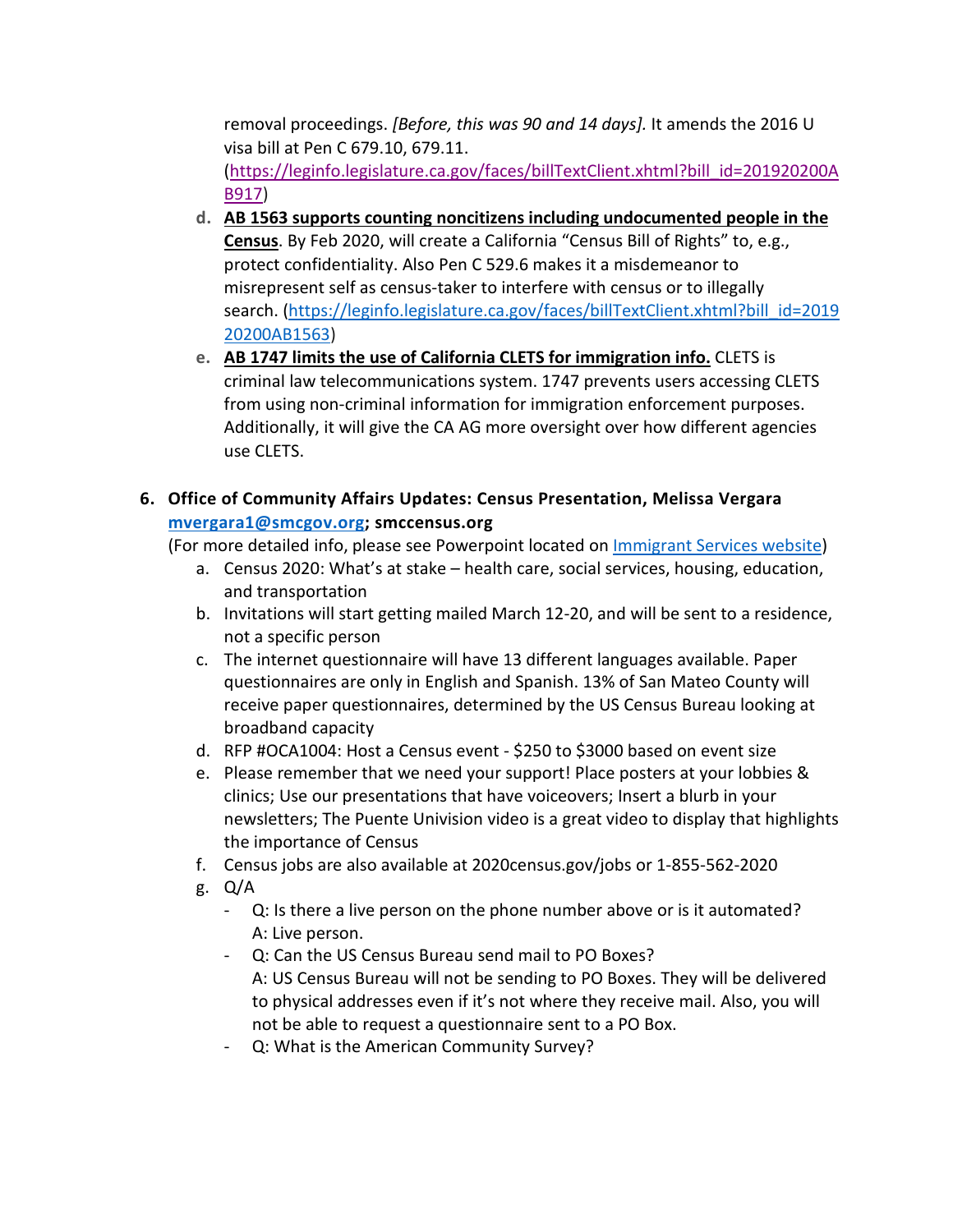A: It's a survey that doesn't go to everyone, only takes a sample population, and it happens every year. It is very detailed and asks questions that include income and educational level.

- Q: Some clinics serve severely mentally ill clients who are homeless. They may not be able to use a computer and some refuse to stay at shelters and may not be at one on April  $1<sup>st</sup>$ . Can a caseworker help client complete the Census?

A: The state has advised under certain circumstances one can assist an individual in filling out the Census however, they must clearly inform the individual that they are not a US Census Employee and therefore Title 13 protections do not apply to assistor.

- Q: How does a person get a paper questionnaire? A: By calling the Census Bureau. When on the phone, a person may try to have you compete the Census over the phone. There are no blank forms. Each printed form is tied to a residence by a code.
- Q: Is the survey mobile-friendly? A: Yes

## **7. Office of Community Affairs Updates: Immigrant Forum Survey, Jasmine Hartenstein**

- a. **New time of Forum**: Many responses indicated that the current time of 9 AM provides time conflicts with other meetings. In addition, we do realize that 9 AM is hard with traffic conditions, dropping children off at school, and sometimes presenters that come from San Jose/San Francisco have a hard time making it at 9 AM. Because of this, we will be changing the time of the Immigrant Forum effective **MARCH to 10-12 PM** to try to allow for more people to attend.
- b. **Conference Call Line**: Majority of responses indicated that they would like a conference call-in telephone line, and the Office of Education is providing us with a Zoom/Go-to meeting in order to increase accessibility. We also received a suggestion to send out the agenda/specific topics well in advance to make sure the right people from an organization attend, and we will try our best to do so.
- c. **Bi-weekly updates:** 60% of responses specified that they would like one email with compiled information on a bi-weekly basis. Our team will be doing this, so please send us all your announcements to either [immigrantservices@smcgov.org](mailto:immigrantservices@smcgov.org) or [smcimmigrantservices@gmail.com,](mailto:smcimmigrantservices@gmail.com) and we will be sure to send them out to the Google Group! Of course, if it is an urgent event/announcement, please feel free to upload to the Google Group directly if there is not enough time to wait for the bi-weekly email.
- d. **Legal Updates**: About 60% of responses designated legal updates as the most important agenda item from the Forum. Due to this response, we will try to prioritize legal updates as one of the first items of the agenda, except for days when the times don't work for the presenters. We also added Nina from USCIS to the agenda to provide us with even more updates!